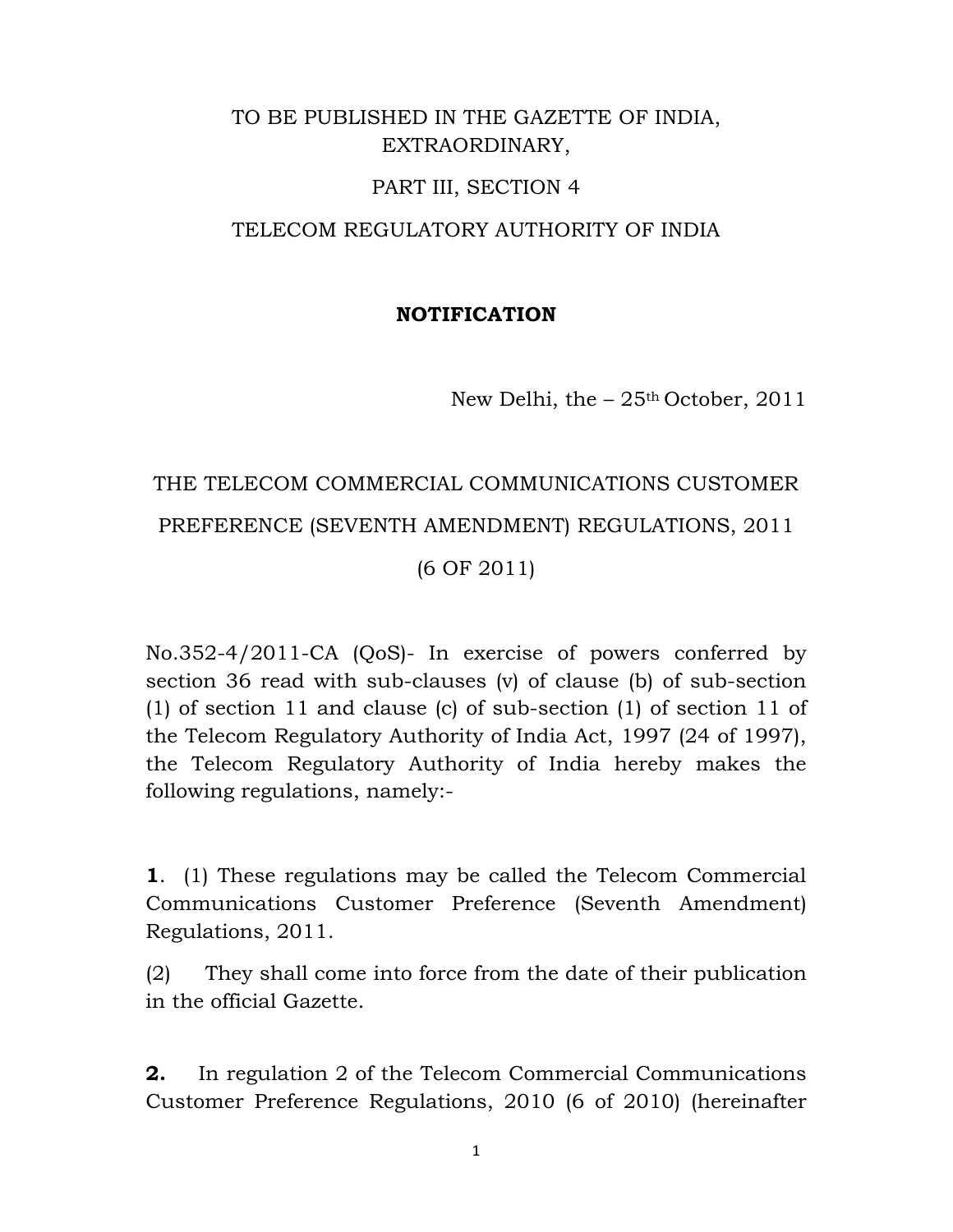referred to as the principal regulations) after the clause (t), the following clause shall be inserted, namely:-

"(ta) "promotional SMS charge" means the charge payable by an Originating Access Provider to the Terminating Access Provider for each promotional SMS sent by a registered telemarketer from the network of the Originating Access Provider to the network of the Terminating Access Provider."

**3**. After regulation 16 of the principal regulations, the following regulation shall be inserted, namely:-

- "16A. **Communication of Transactional Message.-**Every Transactional message originated by an entity shall be sent directly by such entity or through a registered telemarketer."
- **4.** In regulation 17 of the principal regulations, ----
	- (a) for sub-regulation (4), the following sub-regulation shall be substituted, namely:-
- "(4) Before providing any telecom resource to an entity or a telemarketer for the purpose of sending Transactional message, every Access Provider shall, in addition to any other arrangements as may be required under any other law for the time being in force, enter into a standard agreement as specified in Schedule-V to these regulations.

*Provided that* nothing contained in this sub-regulation shall apply to the Access Provider for the purpose of sending Transactional messages to its employees using its own network."

**5.** In sub-regulation (2) of regulation 20 of the principal regulations, ----

(a) for clause (k), the following clause shall be substituted, namely:-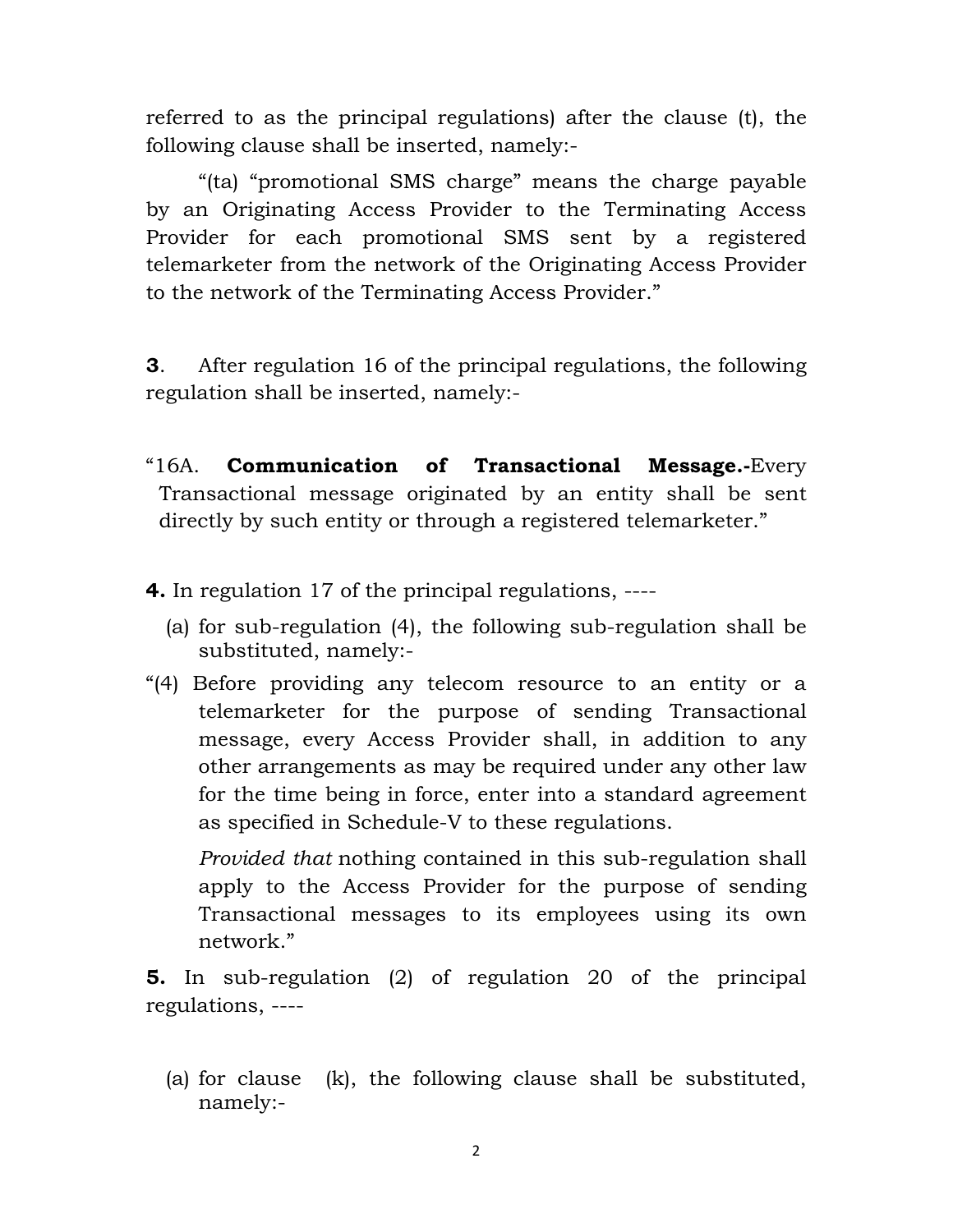"(k) no Access Provider shall provide to any person, other than a telemarketer or an entity sending transactional message, any tariff plan or SMS package in any form such as special recharge voucher, student pack, seasonal pack etc. permitting sending of more than one hundred SMS per day per SIM except on 'blackout days' and additional days as may be specified by the Authority by direction issued from time to time and all such SMS packages already provided to any such person shall not be renewed after their expiry:

*Provided that* all SMS packages already provided to a customer other than to a telemarketer shall be discontinued on coming into force of these regulations;

*Explanation*: For the purpose of this sub-clause, 'blackout days' means the days on which free or concessional calls or SMS are not applicable."

(b) After second proviso to clause (ka), the following proviso shall be inserted, namely:-

*"Provided also that* the limit of one hundred SMS per day per SIM shall not apply to a telemarketer or entity sending transactional messages;"

**6.** After regulation 20 of the principal regulations, the following regulation shall be inserted, namely:----

" **20A. Promotional SMS charge.**- (1) The promotional SMS charge shall be Re. 0.05 (five paisa only).

(2) The Originating Access provider may collect the promotional SMS charge from the registered telemarketer."

- **7.** In Schedule-V to the principal regulations ---
	- (a) in heading after the words "Access Provider and" and before the words "Transactional message", the words "telemarketer or" shall be inserted;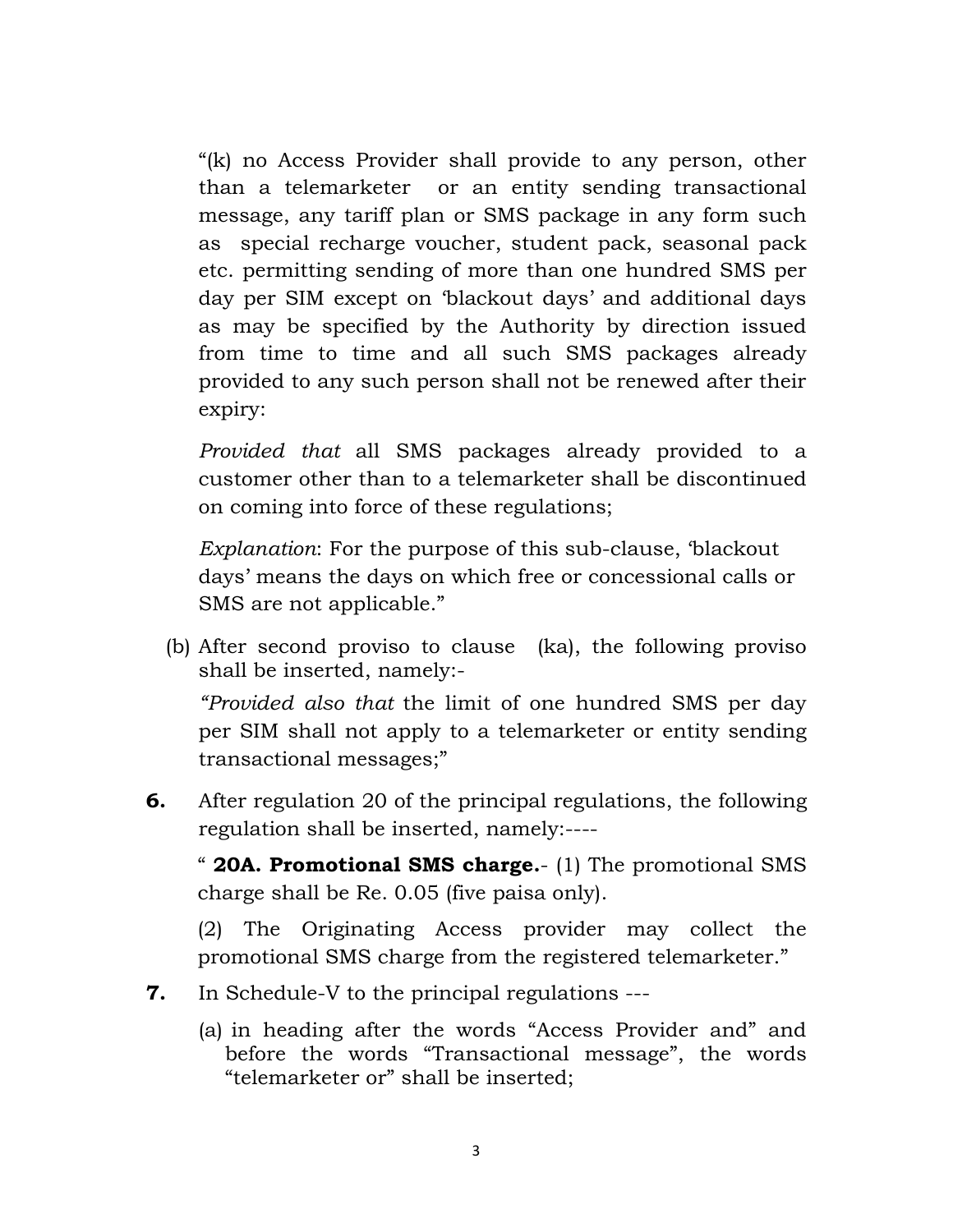(b) for the clause (1) of the agreement following clause shall be substituted, namely:-

"(1) The second party hereby declare that it has registered with the Telecom Regulatory Authority of India vide application No……………and the registration number granted by TRAI to it is \_\_\_\_\_\_\_\_\_\_\_\_\_(applicable in case of telemarketer)."

**8.** In Schedule-VI to the principal regulations ---

(a)for para 4, the following para shall be substituted, namely:-

**"**4. A customer may register unsolicited commercial communications related complaint by sending SMS to 1909 in the format given below-

"COMP TEL NO XXXXXXXXXX;dd/mm/yy;Time in hh:mm; short description of Unsolicited Commercial Communication."

Where XXXXXXXXXX – is the telephone number or header of the SMS, as the case may be, from which the unsolicited commercial communication has originated."

(R. K. Arnold)

#### **SECRETARY**

Note1: The principal regulations were published in the Gazette of India, Extraordinary, Part III, Section 4 vide notification No. 305- 17/2010-QoS dated 1st December, 2010.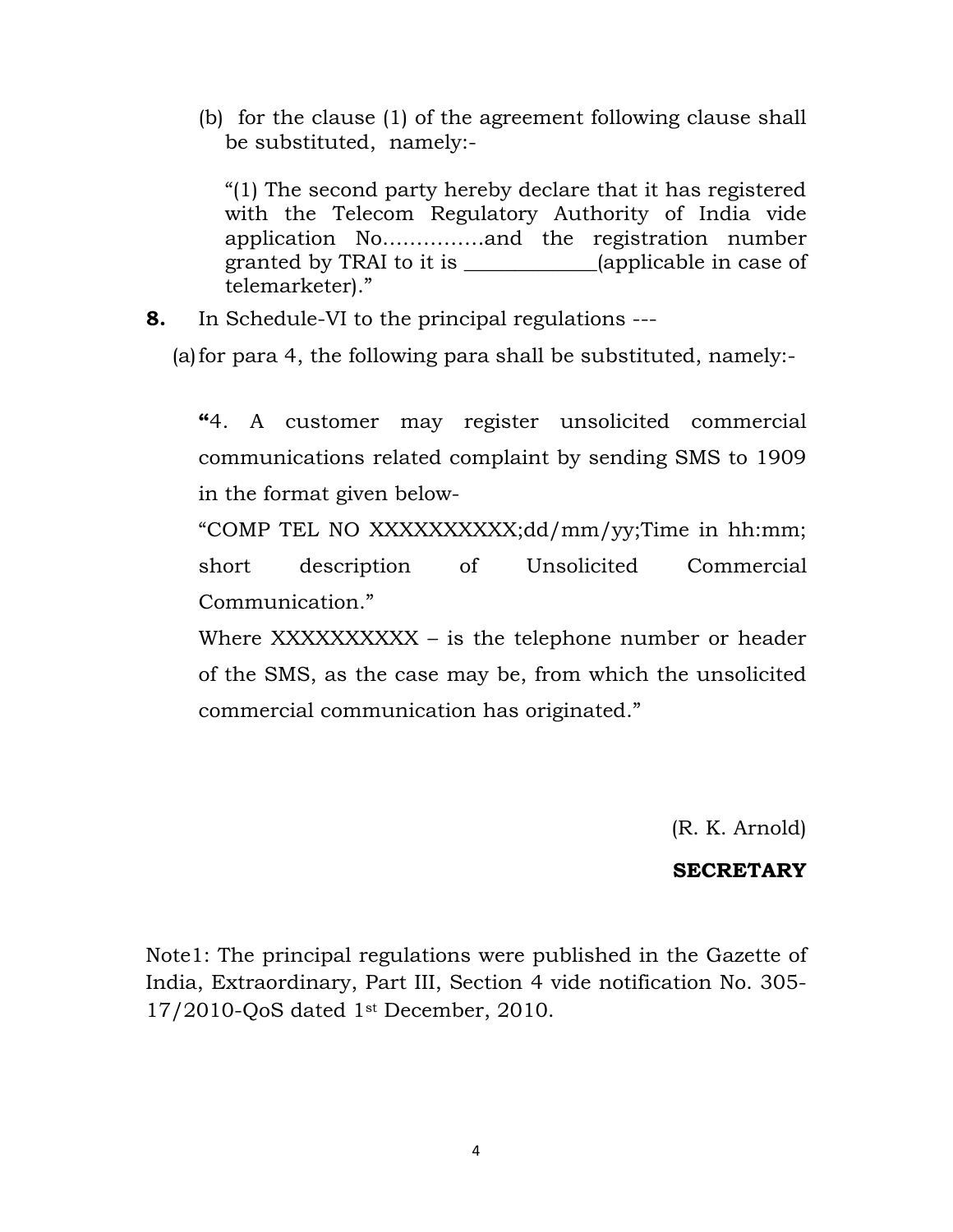Note 2:The principal regulations were amended vide notification No. 305-17/2010-QoSand published in the Gazette of India, Extraordinary, Part III, Section 4 dated 14th December, 2010.

Note 3: The principal regulations were further amended (second amendment) vide notification No. 305-17/2010-QoS and published in the Gazette of India, Extraordinary, Part III, Section 4 dated 28th December, 2010.

Note 4: The principal regulations were further amended (third amendment) vide notification No. 305-17/2010-QoS and published in the Gazette of India, Extraordinary, Part III, Section 4 dated 31st January, 2011.

Note 5: The principal regulations were further amended (fourth amendment) vide notification No. 305-17/2010-QoS and published in the Gazette of India, Extraordinary, Part III, Section 4 dated 28th February, 2011.

Note 6: The principal regulations were further amended (fifth amendment) vide notification No. 305-17/2010-QoS and published in the Gazette of India, Extraordinary, Part III, Section 4 dated 18th March, 2011.

Note 7: The principal regulations were further amended (Sixth amendment) vide notification No. 352-4/2011-CA (QoS) Pt. and published in the Gazette of India, Extraordinary, Part III, Section 4 dated 05th September, 2011.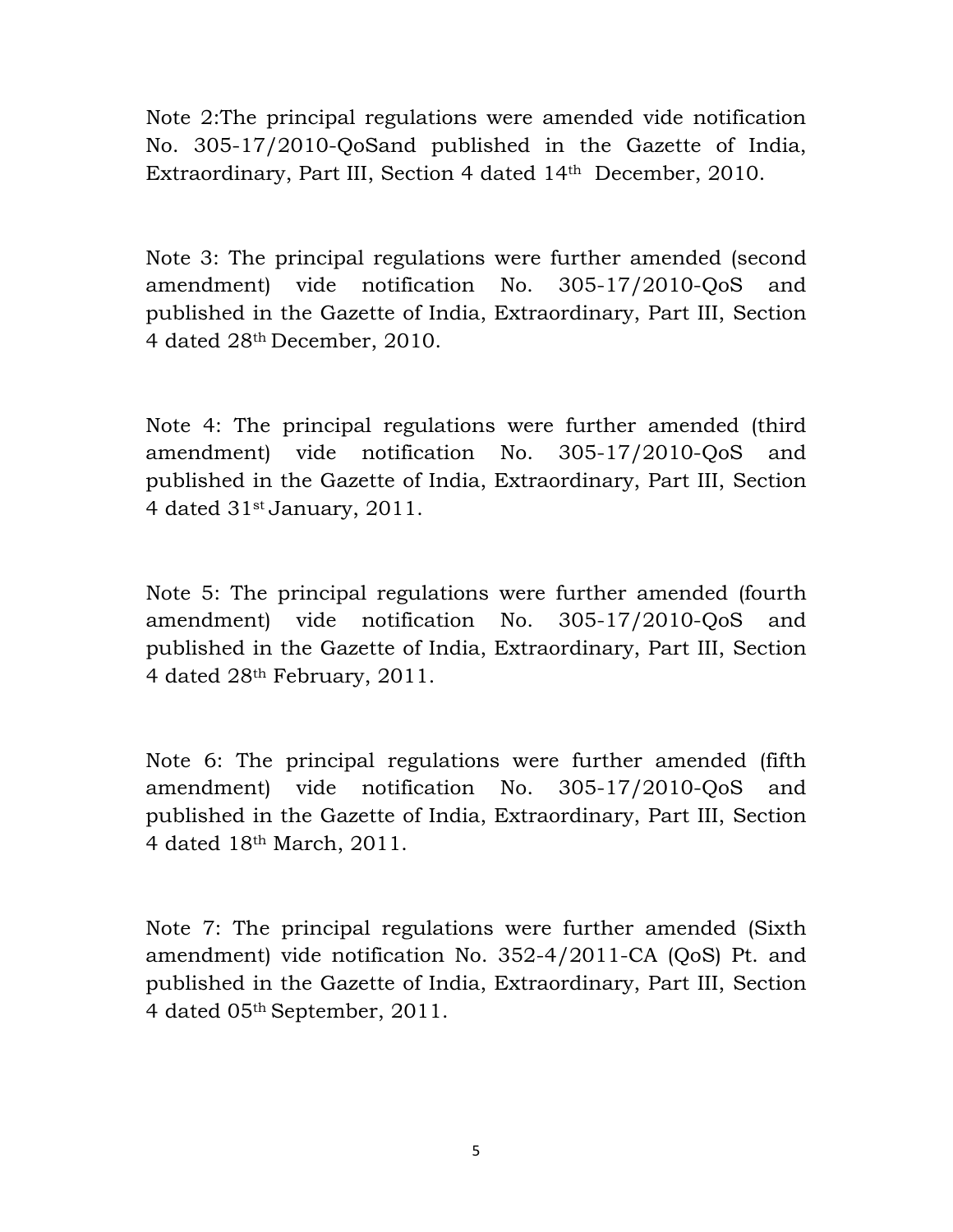Note 8: The Explanatory Memorandum explains the objects and reasons of Telecom Commercial Communications Customer Preference (Seventh Amendment) Regulations, 2011 ( 6 of 2011).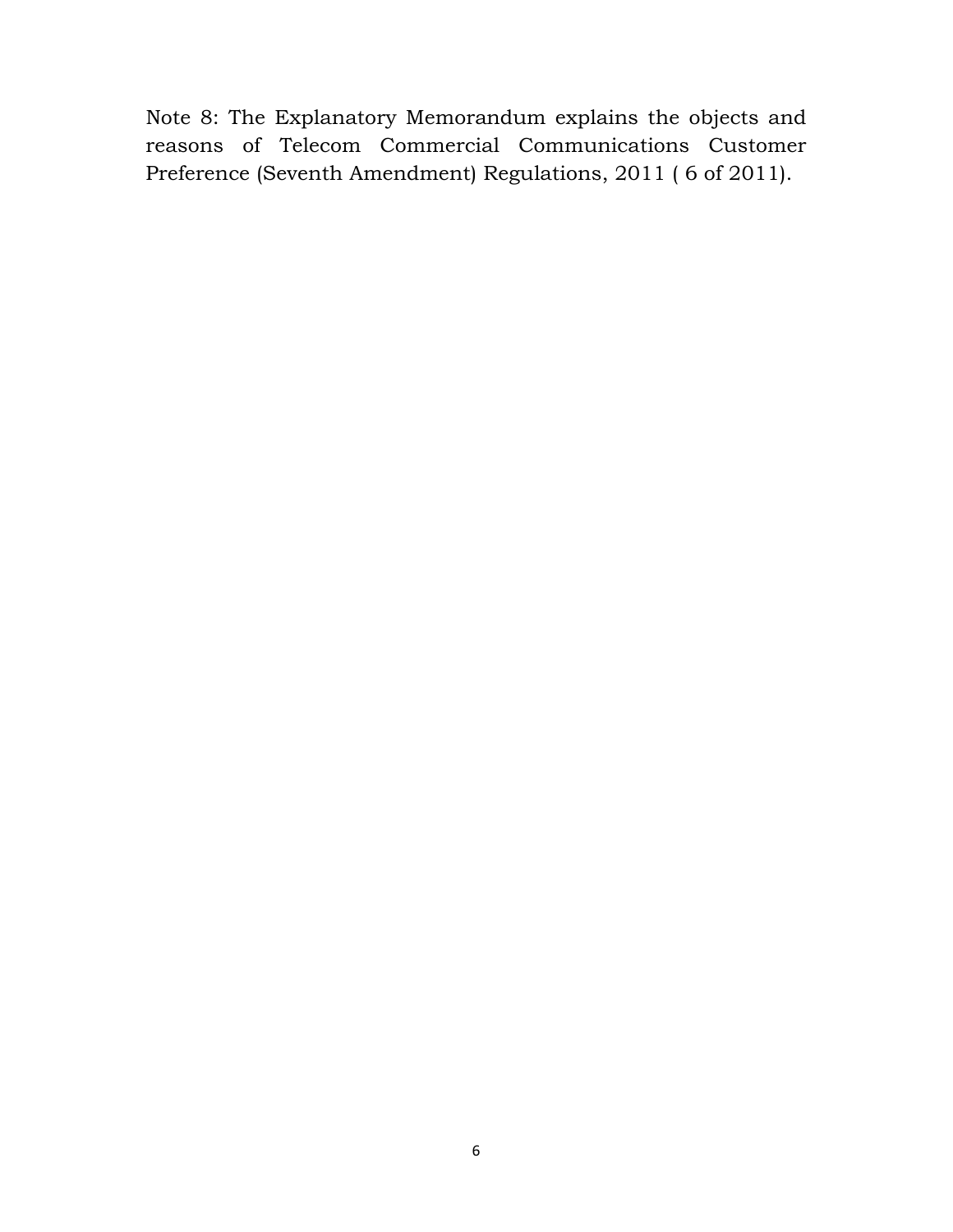#### **Explanatory Memorandum**

- 1. The Telecom Regulatory Authority of India made the Telecom Commercial Communications Customer Preference Regulation, 2010 (6 of 2010) (hereinafter referred to as the principal regulations) dated the 1st December, 2010 to provide an effective mechanism for curbing unsolicited commercial communications.
- 2. The principal regulations provide a framework for sending of transactional messages, wherein an entity can only send a Transactional message through a telemarketer registered with TRAI. TRAI received several representations from customers and other organizations stating that Transactional messages are generally informative in nature and, therefore, the provisions of the principal regulations permitting the sending of Transactional messages only through registered telemarketers may be amended so as to allow such entities to send the Transactional messages directly without registering as a telemarketer. The Authority has considered these representations and has amended the principal regulations accordingly, by inserting regulation 16A in the principal regulations. However, to ensure that sending of Transactional messages by such entities is effectively regulated, the Authority has decided to amend sub-regulation (4) of regulation 17 of the principal regulations making it mandatory for the Transactional message sending entity to enter into an agreement with the Access Provider, as specified in Schedule –V of the principal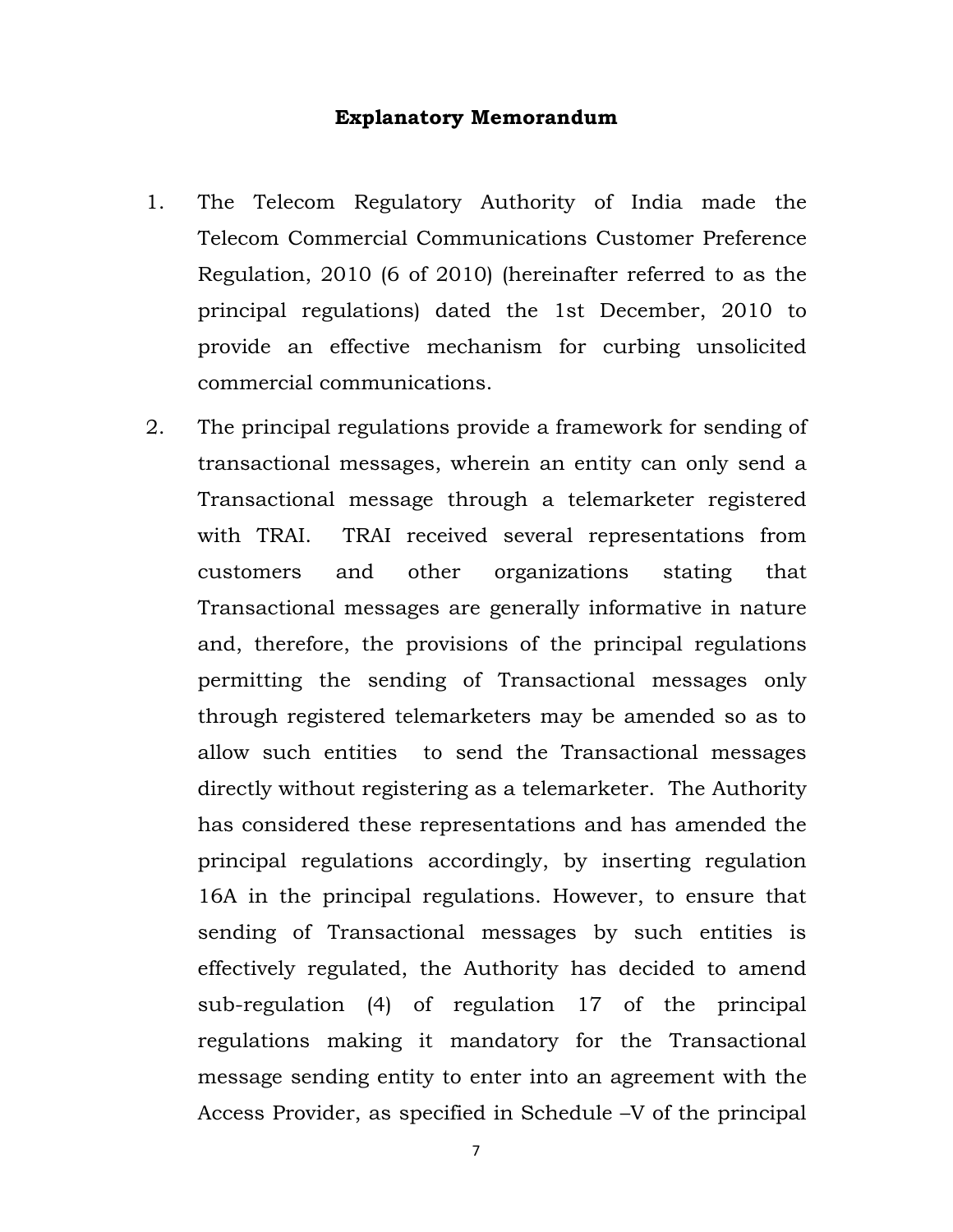regulations, for obtaining the telecom resources for the said purpose.

- 3. The Authority has also made amendments in clause (k) of sub-regulation (2) of regulation 20 of the principal regulations by inserting the words, " or an entity sending transactional message", thus permitting the Access Provider to provide to such entity any SMS package or tariff plan permitting sending more than 100 SMS per day per SIM.
- 4. Clause (ka) of sub-regulation (2) of regulation 20 of the principal regulations provides that no Access Provider shall permit sending of more than one hundred SMS per day per SIM. As the requirement of telemarketer and the entity sending the Transactional message is more than the limit of one hundred SMS per day per SIM provided under said clause (ka), the Authority has decided to add a proviso to the said clause thereby exempting the telemarketer and the entity sending the Transactional message from the said limit.
- 5. Representations were also received from some service providers requesting the Authority to permit them to send Transactional messages directly to their employees through their own network and resources. Accordingly, a proviso has been added to sub-regulation (4) of regulation 17 of the principal regulations.
- 6. The principal regulation had prescribed a format for lodging a complaint of Unsolicited Commercial Communications (UCC)by sending an SMS. This format of SMS should

8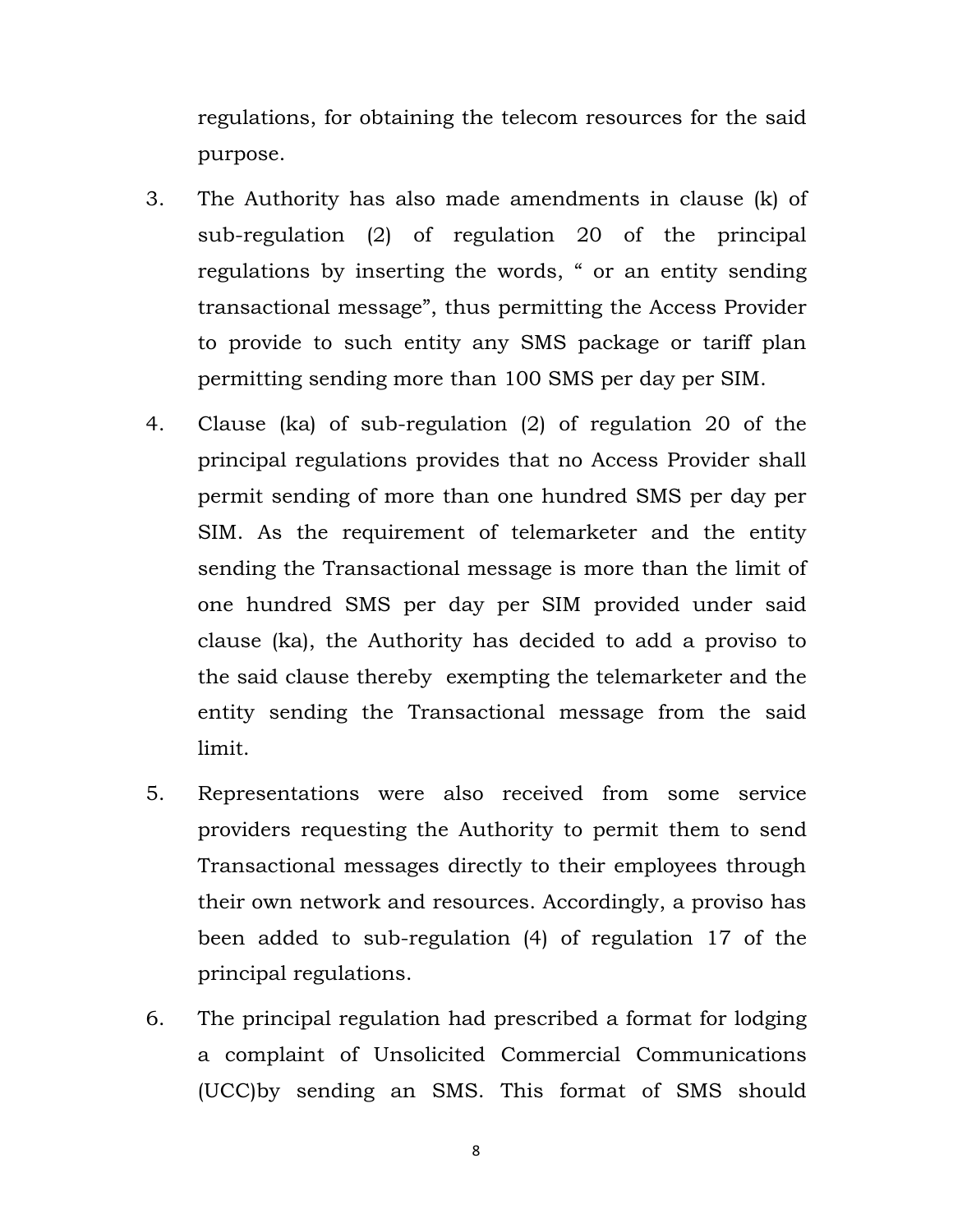contain telephone number from which the UCC was received, date of the call or SMS and time of call or SMS. However, it has come to the notice of the Authority that to ascertain that the complaint is regarding a UCC, the Access Provider needs to know the content of the message. To resolve the issue and to streamline the lodging and redressal of the complaint, the Authority has decided to add a brief description of UCC into the SMS format specified in schedule VI.

7. During the consultation process, relating to the principal regulations, several stakeholders expressed a view that imposition of a termination charge on commercial SMSs would be an effective deterrent to the sending of promotional SMSs. The Authority, at the time of issuing the principal regulations, felt that imposition of a termination charge was in the realm of Interconnect Usage charge (IUC). During the consultation process on IUC, while there was wide support for imposing a charge to deal with the menace of unsolicited commercial communications, particularly SMSs, an alternative view was that imposition of termination charge has to be cost based. The Authority found that promotional SMSs are being sent largely by the telemarketers. In order to deter private persons from sending the promotional SMS, the Authority has already imposed the limit of 100 SMS per SIM per day. But in case of telemarketers, there is a tendency to dump the promotional SMSs, resulting in inconvenience to consumers as well as networks.

9